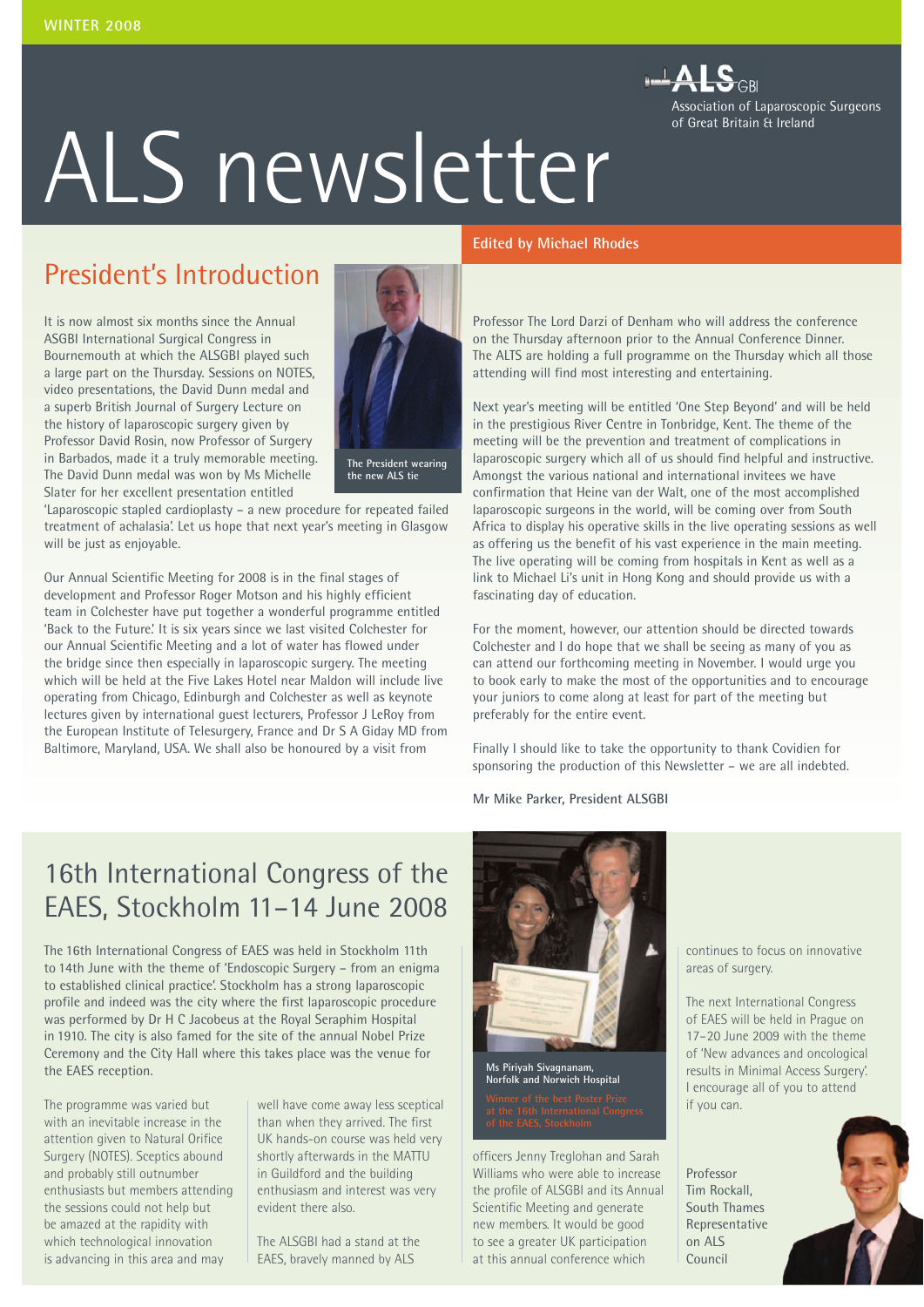## Minimally Invasive Gastro-Oesophageal Cancer Surgery (MIGOCS) Registry

The MIGOCS registry received a great boost recently when the Royal Devon and Exeter team of Mr Richard Berrsiford and Mr Saj Wajeed agreed to release their data. Richard and Saj recently published the largest UK series of minimally invasive oesophagectomies, and the addition of their experience to the registry has considerably

boosted the value of our data for analysing contemporary practice. Another major step forward was the agreement reached with the Association of Laparoscopic Surgeons, who have agreed to sponsor the registry as part of a suite of prospective databases for minimally invasive surgical procedures. This exciting project

has been developed by the ALS President, Mr Mike Parker, and an agreement in principle has been reached with Covidien to fund a Registry Office. Mr Peter McCulloch, Director of the MIGOCS project, has agreed to manage the data suite for ALS, whilst Dendrite Clinical Systems Ltd will provide technical support.



Once the office is established, MIGOCS will officially change its name to the ALS Minimally Invasive Upper GI Cancer Registry, although the acronym will be retained for a transitional period.

Mr McCulloch and Ms Liz Gemmil were invited to the AUGIS consensus meeting on minimally invasive cancer resection in Basingstoke earlier this year, where the proposition that registry entry should be routine for all cases was accepted. Peter McCulloch found it harder going to persuade the delegates that registry entry should lead to consensus development of a randomised trial against open surgery, with few delegates convinced a trial would be possible.

At the EUNE International Meeting in Rome in April, and at EAES in Stockholm a month later, the MIGOCS registry was offered to EU surgeons performing minimally invasive resections. Because verification will be more difficult across Europe, and because European surgeons will not normally be ALS members, this data will be held separately, but joint analysis will be possible. The NICE Interventional Procedures Committee have endorsed MIGOCS as the repository for data for surgeons performing minimally invasive gastrectomy and oesophagectomy in the UK, and we hope that all this will lead to increased numbers of cases



being logged in the coming years.

Mr Peter McCulloch, Director of the MIGOCS project

At Ethicon Endo-Surgery the development of innovation stops not just at surgical solutions but also in its role of contributing to the continuing professional educational development of hundreds of thousands of healthcare professionals in ten state of the art educational institutes around the world. Their programs are recognised by many within the clinical and hospital communities as being benchmark, with faculty for these courses regularly coming from some of the best educational establishments around the world.

Our five fundamentals are Innovation, Quality, Evidence, Education, Values.





ETHICON ENDO-SURGERY a Johnson Johnson company

Endo-Surgery, a division of Johnson & Johnson Medical Ltd The Braccans, London Road, Bracknell, RG12 2AT

**TRANSFORMING PATIENT CARE THROUGH INNOVATION™**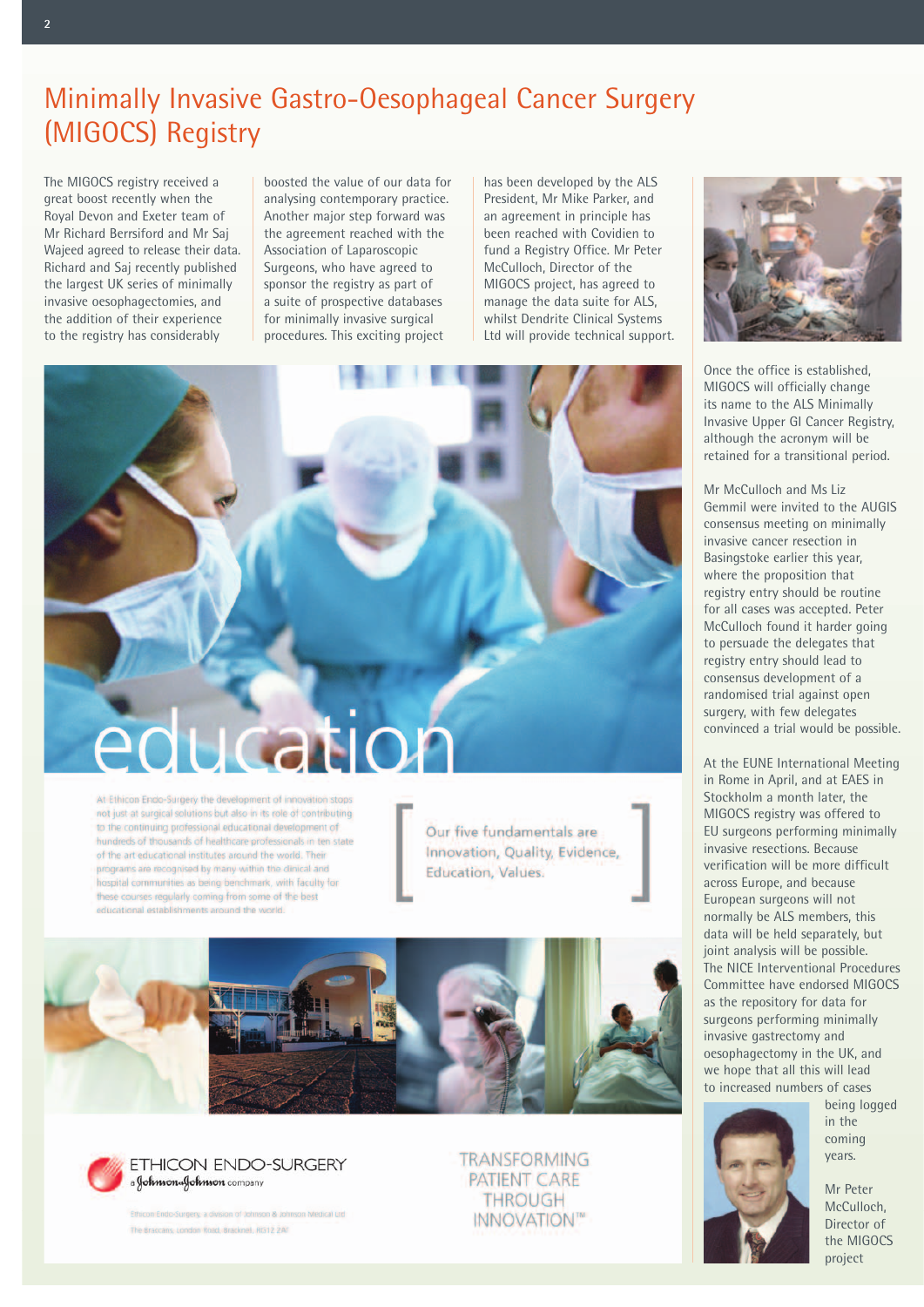## The Laparoscopic Session – ASGBI 2008 International Surgical Congress, Bournemouth Thursday15th May 2008

**The day in the Tregonwell Hall was well attended and a testament to the quality of the day's programme. The day began with our President, Mike Parker, introducing a session devoted to presentations and discussion about the reasoning behind and the development of the laparoscopic colorectal training programme. The session confirmed the ever increasing importance of the place of laparoscopic surgery in improving the practice of colorectal surgery. It was particularly pleasing to hear the support from the Department of Health and The Royal College of Surgeons of England.**

# **Pneumo Sure™**

Stryker's 45L Pneumo Sure provides unparalleled performance, real time pressure sensing and multiple user modes.

Its ability to safely maintain pneumoperitenium in a range of conditions brings insufflation in the OR to a new level.

Visit us at stand 34

www.stryker.co.uk

**stryker** 



The opening session was followed by a memorable British Journal of Surgery Lecture delivered by Professor David Rosin. The breadth of the presentation was impressive including the speaker's own personal role and experience.

The late morning session picked up where the BJS Lecture left off. The session illustrated the emerging modality of NOTES. The opening speaker, Professor Paul Swain, swept through the technology and current state of this novel surgery. The thrill of the presentation reminded many of the audience of the same emotion felt in the early 90s when listening to talks about minimal access surgery. Professor Mike Bailey revealed what is currently being explored in Europe and in particular his own unit in Guildford. The session closed with the double act of Ralph Austin and Tan Arulampalam from Colchester proposing where NOTES may now evolve to and calling for a consensus statement hopefully to be published at the ALS Annual Scientific Meeting in Colchester.

The afternoon was devoted to two scientific sessions, one DVD presentation and the other oral presentations. The DVD session was rich with unusual cases and elegant demonstrations of surgical technique. The two sessions were divided by a presentation from the Travelling Fellow – Oliver Jones of his visit to The Royal Brisbane Hospital. The paper presentations housed the David Dunn Medal Competition. The quality of the presentations was outstanding. The final winner of the David Dunn Medal was Michelle Slater from Reading who described a new technique of Laparoscopic Stapled Gastroplasty devised by Tom Dehn for dealing with repeated failed treatment for achalasia.

Mr Don Menzies, Honorary Treasuer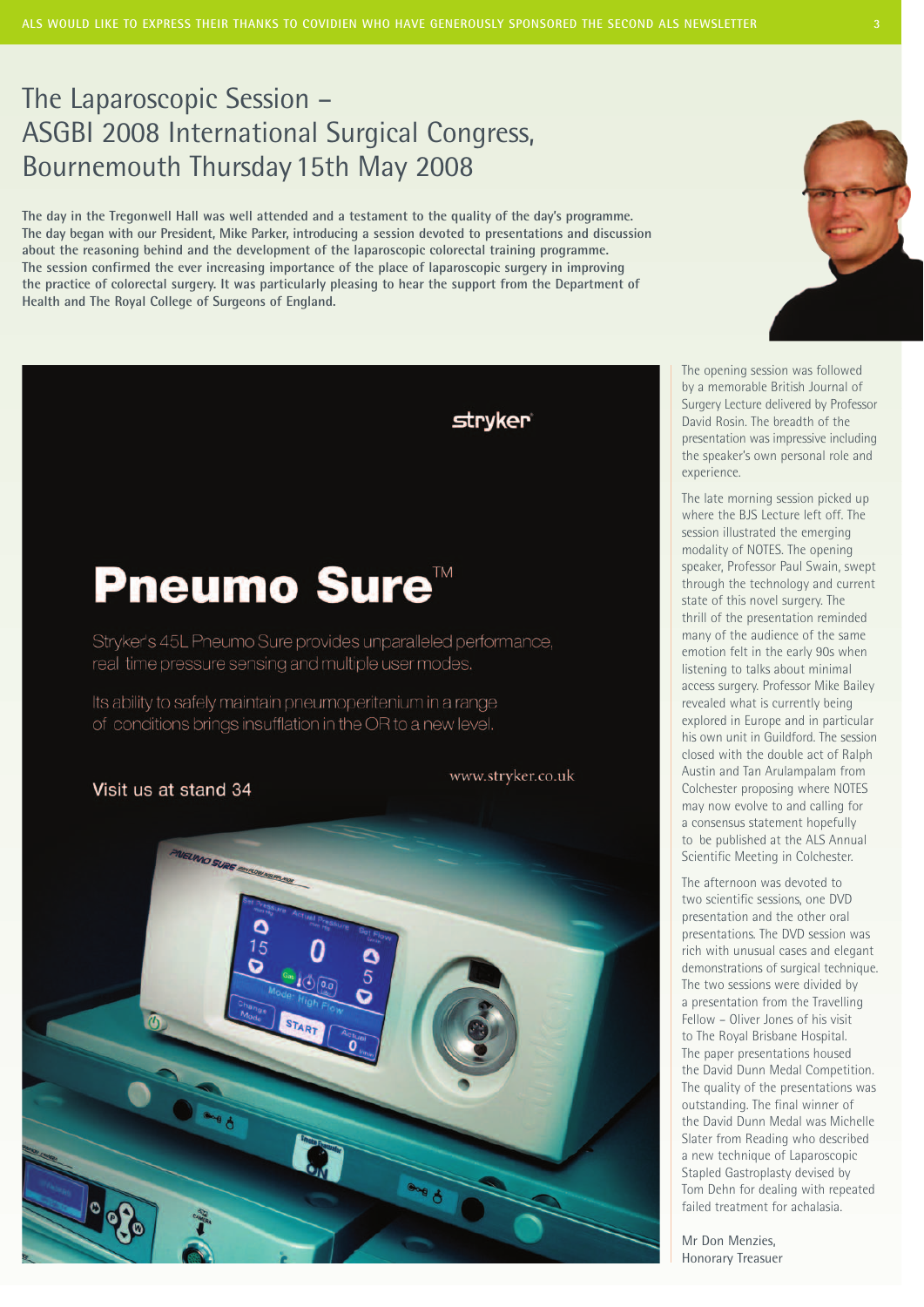## Bariatic Surgery – A beginner's guide

Weight loss surgery has been slow to catch on in the UK, but in the last 2 or 3 years the number of cases performed in the UK has increased dramatically. In the 1980s and 90s, there were fewer than 300 weight loss operations per year in the UK. Surgery was performed via the open route and consisted mainly of Vertical Banded Gastroplasty or Roux-Y-gastric bypass. A few teaching hospitals offered the surgery to a very select number of patients. With the introduction of laparoscopic gastric banding into the UK in 1997 and subsequent introduction of laparoscopic gastric bypass, numbers of cases increased. It was not however, until NICE approved weight loss surgery in October 2002 that the number of procedures performed on the NHS began to increase significantly. It was also at this time that several private providers moved into the market offering affordable weight loss surgery to self pay patients.

It is estimated that there will be over 8000 procedures performed in 2008 and it is likely this figure will continue to increase. The United Kingdom is one of the most obese nations on the planet and obesity rates are rising rapidly. In 2006, weight loss surgery overtook cholecystectomy as the commonest major general surgical procedure in the USA. There are approximately 50,000 cholecystectomies in the UK each year, so it is clear that the rate of weight loss surgery is likely to rise in the UK. Like any range of surgical procedures, complications arise and are often admitted to the nearest NHS hospital as emergencies. Because much of the surgery for weight loss is undertaken in the private sector by a small range of surgeons, many general surgeons are unfamiliar with this type of surgery. The newspapers have been littered with stories of tragedies after weight loss surgery, some of which might have been avoided had surgeons admitting emergencies been more familiar with weight loss operations and their potential complications. With this in mind, the following is a brief guide to the most commonly performed procedures and management of the commonest complications.

#### Laparoscopic adjustable gastric banding

This is the most frequently performed operation in the UK. Complications include infection, band slippage, over tightening of the band and band erosion.

#### Infection

There is a 2% risk of infection at the adjustment port. This portacath is usually located on the upper abdomen and secured to the abdominal wall muscles. Minor wound infections will often settle with antibiotics as they do not take hold deep in the wound and thereby infect the portacath. There is often the temptation to open up superficial wound infections to pack the wound over the adjustment port. This almost always guarantees that superficial sepsis is spread to the portacath which will then need removing. If faced with a superficial wound infection do give antibiotics after taking a swab, but do not widely open the wound. Rather contact the surgeon who placed the band in order that they might see the patient urgently to manage the infection. Do not (as one well meaning casualty officer did) grab the tubing to the port and say 'they've left something in here' and proceed to pull with all your might to remove the foreign body! Should the portacath be clearly infected then it needs removal. This should however be done by the surgeon who placed the band because it is possible to avoid removal of the band itself in about

50% of port site infections. The portacath is removed under GA and the tubing attaching it to the band is cleaned and returned to the peritoneal cavity – after 6 weeks' antibiotic treatment, it may be possible to reattach a new adjustment port elsewhere in the abdomen by laparoscoping the patient and retrieving the tubing one placed in the abdomen weeks earlier.



#### Acute Band slippage and Band over tightening

Both these complications present with acute dysphagia and require urgent action. Any band patient who presents with acute dysphagia should have all the fluid removed from their band immediately they arrive in hospital. Band slippage often occurs after vomiting or retching and is much more common if the gastric band has not been secured with gastro-gastric sutures. The history of patients who have been over tightened is usually that they attended for a band adjustment, often without radiology, and experience acute dysphagia within 48 hours of this adjustment.

If normal swallowing is restored after removing all the fluid from the band then it is safe to let the patient go home on a liquid diet and contact the surgeon who placed their band. If however the patient continues to have dysphagia or has any signs of sepsis then an urgent gastrograffin swallow is needed. If there is still hold up of contrast at the band after all the fluid has been removed or evidence of a slippage of the stomach proximally through the band, then urgent laparoscopy is indicated. The safest and simplest thing to do at laparoscopy is to remove the band which is achieved by grasping the tubing leading to the band and working along it until the buckle of the band becomes visible. This is then divided with scissors or harmonic scalpel and the band pulled gently off the stomach.

#### Band erosion

This occurs in 2% of patients and may present with epigastric pain, failure of restriction or heartburn. At upper GI endoscopy the band is clearly visible in the stomach upon retroflexion and looks black in colour. It is rare to need an emergency procedure to remove the band and it may be best to contact the surgeon who placed the band and discuss urgent treatment. If over 50% of the band circumference is visible in the gastric lumen there is equipment to remove bands endoscopically. A second alternative is laparoscopic removal with repair of the gastric defect. Because of intense inflammation and scarring at the

site of erosion, immediate reconstruction with Roux-Y-bypass or Sleeve gastrectomy is not advised although Biliopancreatic diversion, where the stomach is divided more distally is an option.

#### Roux-Y-gastric bypass

This is the second most prevalent operation in the UK and favoured by many of the NHS providers. Like after any major intestinal surgery there are risks of adhesions and internal hernias. In addition there are specific risks with hernias through Petersens space and around the long Roux limb. There are also specific risks related to haemorrhage or stenosis at the gastrojejunostomy.



#### **Gastrointestinal** haemorrhage

Haemorrhage may occur at either the gastrojejunostomy or the jejunojejunostomy. This usually occurs within 4 or 5 days of surgery, but with the tendency to discharge patients within 48 hours of laparoscopic bypass surgery, this problem may present to any general surgeon admitting emergencies. Haemorrhage from the gastrojejunostomy can usually be stopped endoscopically, whilst more distal haemorrhage can be difficult to diagnose endoscopically. Any acute GI haemorrhage within a week of bypass should be assumed to come from one of the two GI anastomoses until proven otherwise. Decision making should be the same as for any patient who presents with a GI bleed and surgery should not be unduly delayed simply because the patient has had morbid obesity surgery.

#### Stenosis of gastrojejunostomy

Symptoms of vomiting or dysphagia will lead to upper GI endoscopy. The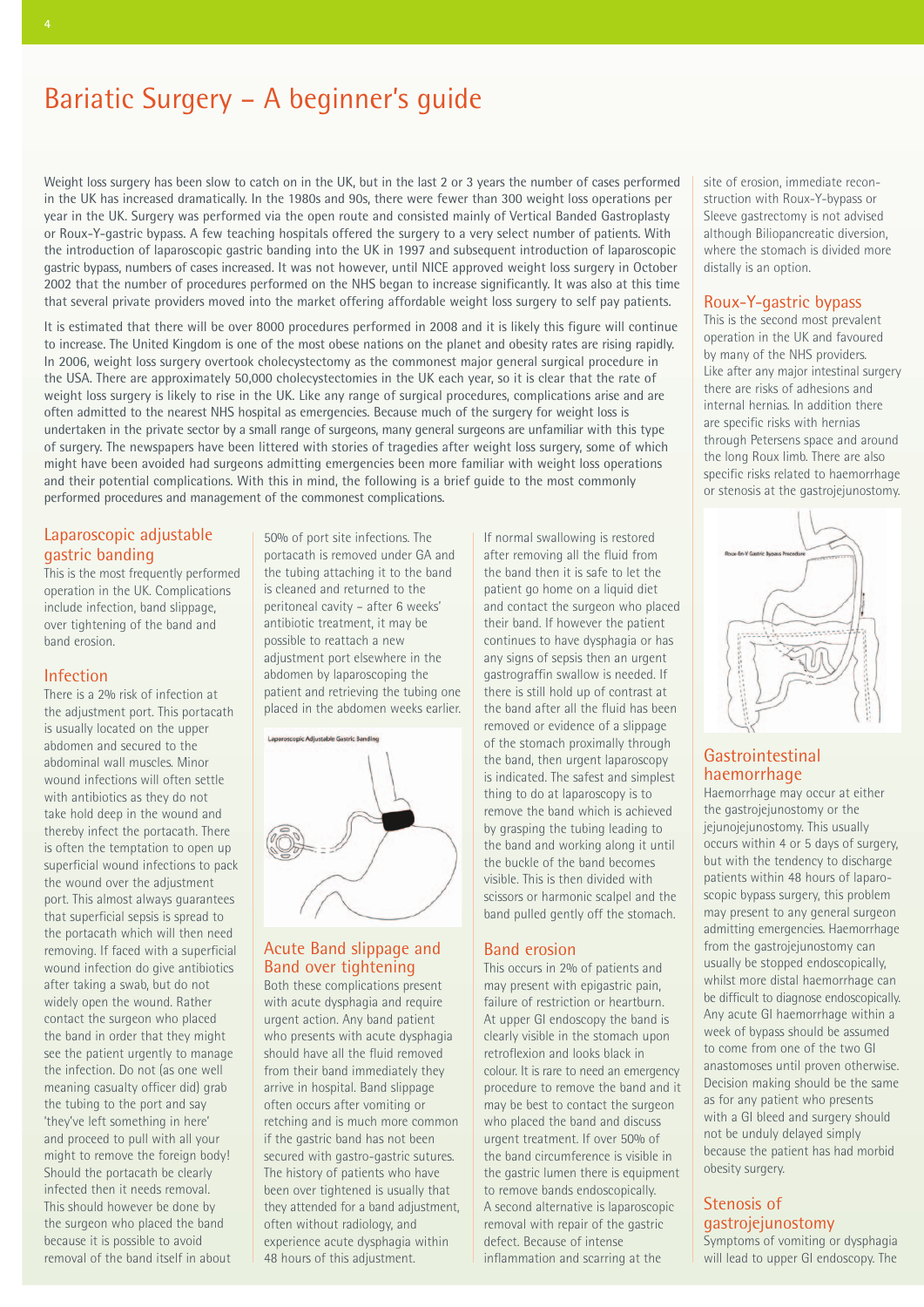endoscopists will be able to identify the stenosed gastrojejunostomy. This may need balloon dilatation which can be done either at the admitting hospital, or by referral back to the surgeon who performed the bypass.

#### Intestinal obstruction

Small bowel obstruction related to adhesions is one of the commonest causes for admission on the general surgical emergency intake. The management of patients who have had bypass of any sort is no different than for other post-surgical patients in that any signs of tenderness, tachycardia or pyrexia mandate surgical intervention. Indeed given the propensity to develop internal hernias, especially if potential hernial defects are not closed at the time of the bypass, delay in surgery can lead to extensive loss of small bowel. Laparoscopy or laparotomy and reduction of the hernias and repair of the defects is the treatment in any patient whose obstruction does not settle within 24 hours and immediately in any patient with signs of intestinal strangulation.

#### Biliopancreatic diversion (BPD)

There are at least two centres in the UK performing this type of surgery. Many of the same considerations that apply to Roux-Y-gastric bypass also apply to BPD. One significant late complication from this malabsorptive procedure is protein losing enteropathy and subsequent liver failure. This may occur in up to 10% of patients in the longer term. Patients who have BPD must eat a high protein diet and if for any reason this does not take place then malnutrition and subsequent serious sequelae may occur. If a patient who has had a BPD is admitted with oedema, low albumin and signs of liver failure, then this is a full scale medical emergency. Urgent surgery



to reverse the bypass is often needed. This is best done at the centre where the bypass was performed and is attended with significant mortality.

#### Sleeve gastrectomy, Vertical banded gastroplasty (VBG)

Sleeve gastrectomy where 80% of the stomach is resected and a gastric tube created over a 32F bougie is being introduced. Apart from obvious possible B12 and iron deficiencies which are easily managed with replacement therapy, this procedure has few specific complications and is likely to grow in popularity.

Vertical banded gastroplasty (VBG) was the most common weight loss operation of the 1970s and 1980s. Most have now been revised or removed. It is possible to get erosion of the Dacron band on the stomach but this usually happens in the first few years after surgery. As very few VBGs have been performed in the UK this century, it is rare to see complications from this now obsolete procedure.



Mr Mike Rhodes, Editorial Secretary

#### **SUMMARY**

Complications of weight loss surgery will be a common general surgical problem. Immediate action by the emergency admitting team can make a big difference to both band and bypass patients. Immediate emptying of the gastric band followed by an urgent gastrograffin swallow if indicated will sort out most gastric band patients with dysphagia. Awareness of potential internal hernias and prompt intervention for small bowel obstruction is crucial in bypass patients.

## The first dedicated ASiT/Covidien advanced practical laparoscopic course

colorectal surgery and the second will cover bariatric surgery. demonstrations and ample hands on experience in the labs. All costs will be covered by Covidien, to include flights, local transfers in Paris, accommodation, meals and refreshments whilst in France.



Each course can accommodate up to 10 senior trainees and we letter of support from your educational supervisor (preferably the Please note that APPLICANTS MUST BE MEMBERS OF ASiT, you can final year of training and those with a letter of support.

Will Hawkins

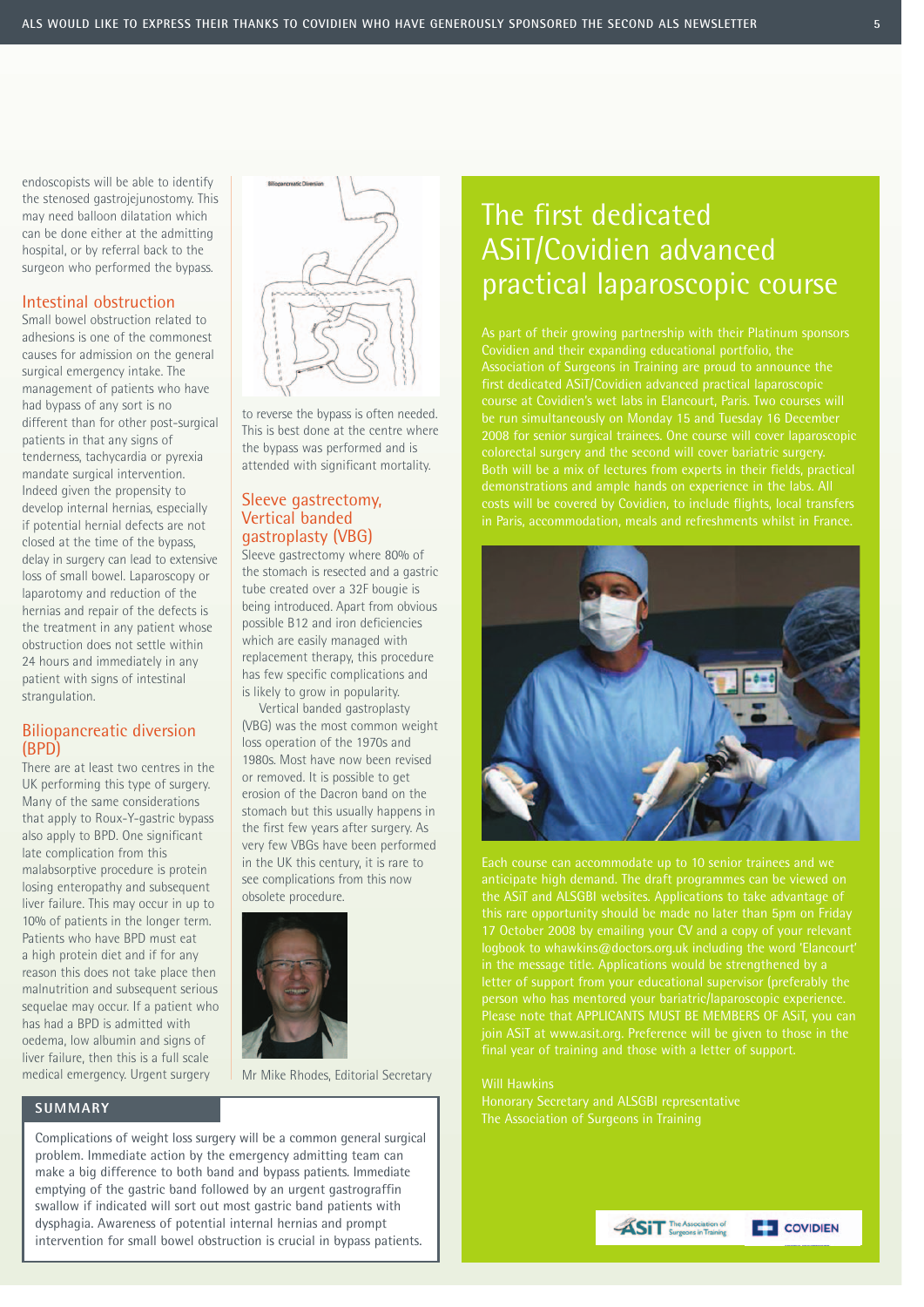#### **Bard**

T: 01293 606 604 (Lindsey Blain, Workshop Co-Ordinator)

Bard Davol are hosting the following laparoscopic courses up until the end January 2009

| Date        | Course                                         | <b>Venue</b> |
|-------------|------------------------------------------------|--------------|
| 7 Nov 2008  | TEP Hernia Repair without fixation             | South Coast  |
| 17 Nov 2008 | TEP Hernia Repair without fixation             | Essex        |
| 4 Dec 2008  | Laparoscopic TEP and Incisional Hernia Repair  | Wiltshire    |
| 8 Jan 2009  | Laparoscopic Incisional and TAPP Hernia Repair | Essex        |
|             |                                                |              |

Bard Davol now run over 30 courses per year, two thirds of which are Laparoscopic.

#### **Aesculap Endoscopy, B Braun Medical**



BANRID

Contact: Allan Barr, Senior Product Marketing Manager, Aesculap Endoscopy, B Braun Medical

Direct Line: 0114 225 9174 | Mobile: 07772 115856 | Email: allan.barr@bbraun.com W: www.aesculap-academy.com



Association of Laparoscopic Surgeons of Great Britain & Ireland

### Travelling Scholarships 2009

Ethicon Endo-Surgery has generously funded a scholarship in memory of David Dunn. This scholarship is to the value of £4,000 and it is anticipated that this would enable a surgeon at the end of his/her training, or a consultant within 5 years of appointment, to make a substantial visit to a unit abroad to learn new skills in laparoscopic surgery, with a view to introducing them to the UK. The application should include a CV, full details of the unit and the reasons for the proposed visit, together with a detailed budget of expenditure. The successful applicant will be expected to give a report

on the visit at the Spring Meeting of the ALS.



The ALS is also awarding two B. Braun Aesculap Travelling Scholarships of £2,000 each. The purpose of these scholarships is to enable surgeons in training, or young consultants within 5 years of appointment, to extend their experience in minimal access surgery by short visits to one or more centres. The application should include a CV, details of the planned visit or visits, together with an estimate of the costs. The successful applicants will be expected to produce a brief report of their visit at the Spring Meeting.



Candidates for these scholarships should apply to the Honorary Secretary of the ALS, Mr Mark Vipond, ALS at The Royal College of Surgeons of England, 35–43 Lincoln's Inn Fields, London WC2A 3PE. Candidates wishing to be considered for both types of scholarship must make separate applications for each one. The deadline for receipt of applications is Friday 27th March 2009. The names of successful applicants will be announced at the Association of Surgeons meeting in May 2009 in Glasgow.

The Aesculap Academy has been offering a broad range of surgical endoscopy courses since 1995. All of our courses are directed by a renowned international faculty. Quality is the key, and all courses are all accredited.

Our state of the art training facilities in Tuttlingen and Berlin offer 6–10 workstations for a maximum of 12–20 participants. Different training modules have been developed for dry and we lab laparoscopy training workshops, across a wide range of surgical procedures, in upper GI surgery, colo-rectal surgery and laparoscopic urology.

Intensive hands-on sessions on animal speciemens are supervised within small working groups, providing the best environment for maximum learning, and 1st class practical hands-on experience. Our facilities offer the ideal set-up for an intensive exchange of knowledge.

**Horizons of knowledge – Competence to master the future.**

We have confirmed dates for our English speaking course detailed below, for 2009, with additional courses still in the planning, and dates to be confirmed.

| Date           | Course                                         | Venue         |
|----------------|------------------------------------------------|---------------|
| 30-31 Jan 2009 | Advanced Minimally Invasive Paediatric Surgery | <b>Berlin</b> |
| 12-14 Feb 2009 | Advanced Laparoscopic Urology, Prostate        | <b>Berlin</b> |
| 6-7 Jul 2009   | Comprehensive Urological Laparoscopy           | <b>Berlin</b> |
| 8-10 Jul 2009  | Laparoscopic Training Course Hernia Surgery    | <b>Berlin</b> |
| 20-22 Oct 2009 | Laparoscopic Training Course Upper GI          | <b>Berlin</b> |
| 9-11 Nov 2009  | Advanced Laparoscopic Surgery                  | <b>Berlin</b> |
| 20-21 Nov 2009 | Advanced Minimally Invasive Paediatric Surgery | <b>Berlin</b> |
|                |                                                |               |

#### **Covidien**

W: www.covidien.com | T: 01329 224366 (Amy Rooks) E: amy.rooks@covidien.com

| Date        | <b>Course</b>        | <b>Venue</b>  |
|-------------|----------------------|---------------|
| 14 Jan 2009 | <b>Hernia</b>        | Colchester Ge |
| TBC.        | Hernia               | Southend tbo  |
| 5 Dec 2008  | Parastomal Focus Day | Redworth Ha   |

Colchester General Hospital Bedworth Hall, Redworth, County Durham, DL5 6NL

**ETHICON ENDO-SURGERY** 

**COVIDIEN** 

The days agenda will include Parastomal hernia repair films of 'How I do it' using both Permacol and mesh,a review of the current literature, an open discussion on parastomal repair, and a presentation of industry's developments in the field of parastomal repair.

#### **Ethicon Endo-Surgery**



Ethicon Endo-Surgery are committed to supporting the safe adoption of new technologies and procedures to ensure both effective health care delivery and patient safety. Hence, we continue to provide and support educational events for health care professionals, and strive to sponsor delegates onto courses that provide the correct learning experience appropriate to their skill level. The STEPS pathway for sequential training provides continual learning, progressing to being preceptored and operating "solo". Please contact your local Ethicon Endo-Surgery Territory Manager who will be delighted to discuss our educational programs with you further. Below is a list of selected courses which all form part of the STEPS sequential process.

| <b>Date</b>          | Course                                                                      | Venue          |
|----------------------|-----------------------------------------------------------------------------|----------------|
| 4-5 Nov 2008         | <b>Bariatric Course</b>                                                     | <b>NUGITS</b>  |
| 11-12 Nov 2008       | Bariatric Surgery & Interdisciplinary<br>Collaboration in Obesity Treatment | <b>ISCARE</b>  |
| 13-14 Nov 2008       | <b>Bypass</b>                                                               | Gothen         |
| 18-19 Nov 2008       | Bypass/SAGB                                                                 | Gent, B        |
| 26-27 Nov 2008       | Bypass/SAGB                                                                 | Hallein,       |
| 26-27 Nov 2008       | <b>MDT</b> Training                                                         | LIMIT, L       |
| 27 Nov 2008          | Roux-en-Y                                                                   | Brussel:       |
| 27-28 Nov 2008       | <b>Bypass</b>                                                               | Frankfu        |
| 3-4 Dec 2008         | <b>MDT</b> Training                                                         | St Galle       |
| 3-4 Dec 2008         | <b>Bypass</b>                                                               | Frankfu        |
| 16-17 Dec 2008       | Bypass/SAGB                                                                 | Gent, B        |
| 15 Jan 2009          | Advanced Lap Colorectal Course                                              | LIMIT, L       |
| 10-11 Feb 2009       | Laparoscopic Colorectal Course                                              | ESI, Har       |
| $12 - 13$ Feb $2009$ | Lanarosconic Colorectal Course                                              | <b>ESI Hai</b> |

11–12 ISCARE IVFas, Prague

Gothenburg, Sweden Gent, Belgium Hallein, Austria LIMIT, Leeds Brussels, Belgium-Frankfurt, Germany St Gallen, Switzerland Frankfurt, Germany 16–17 Gent, Belgium<br>16–17 Dec 2008 Bypass<br>16–17 Dec 2008 Bypass LIMIT, Leeds 10–11 Feb 2009 Laparoscopic Colorectal Course ESI, Hamburg 12–13 Feb 2009 Laparoscopic Colorectal Course ESI, Hamburg

**STORZ** 

#### **Karl Storz**

W: www.karlstorz.de | T: 01753 503500 E: customerservice@karlstorz-ul

Please note that these courses are only supported by Karl Storz Endoscopy, with equipment and personnel, but not organised by the company. Karl Storz Endoscopy are happy to pass on the details of anyone who is interested in attending the courses to the relevant Training Centre Co-ordinator.

| <b>Date</b>    | Course                                                    | <b>Venue</b>                           |
|----------------|-----------------------------------------------------------|----------------------------------------|
| 4-5 Nov 2008   | Laparoscopic Cholecystectomy                              | MATTU, Post Graduate Medical           |
|                | Course                                                    | School. Guildford                      |
| 5-7 Nov 2008   | Laparoscopic Split Liver                                  | Newcastle Surgical Training Centre,    |
|                | <b>Surgery Course</b>                                     | Freeman Hospital                       |
| 6-7 Nov 2008   | Advanced Laparoscopy Course                               | <b>MATTU Postgraduate Medical</b>      |
|                | (ATSM Level)                                              | School, Guildford                      |
| 10-11 Nov 2008 | Advanced Laparoscopic                                     | ICENI, Advanced Laparoscopic           |
|                | <b>Colorectal Surgery Course</b>                          | Surgery Training Centre, Colchester    |
|                |                                                           | General Hospital                       |
| 10-12 Nov 2008 | RCS Core Skills in Laparoscopic                           | MATTU, Post Graduate                   |
|                | <b>Surgery Course</b>                                     | Medical School, Guildford              |
| 10-13 Nov 2008 | <b>EAES Lower Gastrointestinal</b><br>Laparoscopic Course | Ninewells Surgical Skills Unit, Dundee |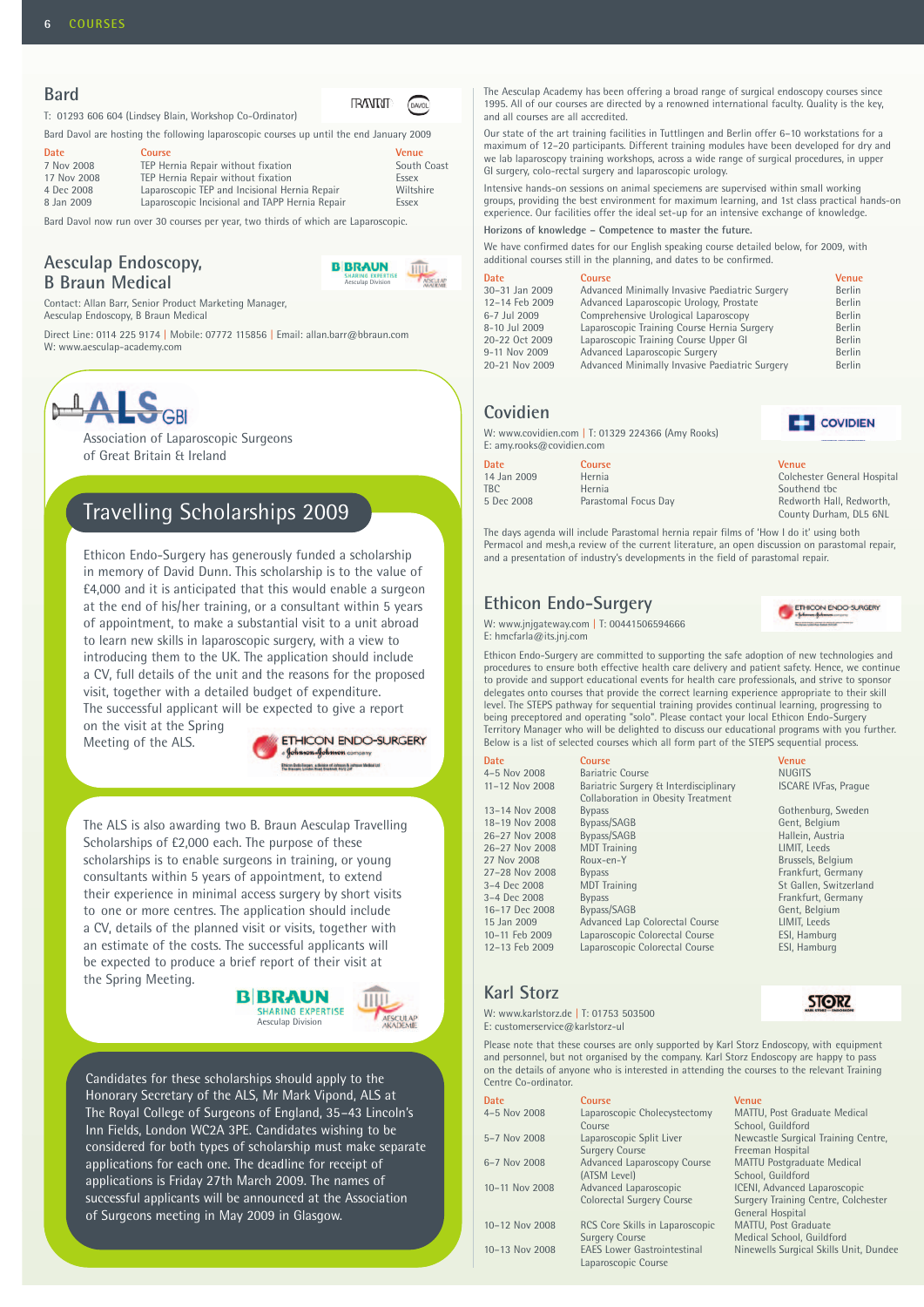**Calgary Road** 

Hernia Course<br>Key Skills in Laparoscopic Surgery Ninewells Surgica Surgery Course **Surgery Course Access** School, Guildford 24–26 Nov 2008 RCS Core Skills in Laparoscopic St Bartholomew's Hospital, London Surgery Course<br>Laparoscopic Upper 26 Nov 2008 Laparoscopic Upper ICENI, Advanced Laparoscopic<br>Gastrointestinal Surgery Course Surgery Training Centre, Colch

Surgery Course Freeman Hospital 1–2 Dec 2008 Laparoscopic Stapling/ MATTU, Post Graduate Suturing Techniques Course Medical School, Guildford<br>Laparoscopic Oesophago-Gastric MATTU, Post Graduate Medical 8–10 Dec 2008 Laparoscopic Oesophago-Gastric MATTU, Post Grad<br>Cancer Symposium School, Guildford Cancer Symposium<br>RCS Core Skills in 8–10 Dec 2008 RCS Core Skills in Darent Valley Hospital, Dartford Laparoscopic Surgery Course<br>RCS Core Skills in 15–17 Dec 2008 RCS Core Skills in King's College Hospital, London Laparoscopic Surgery Course

13 Nov 2008 Laparoscopic Incisional Newcastle Surgical Training Centre,<br>Hernia Course Hernia Centre, Freeman Hospital 20–21 Nov 2008 Key Skills in Laparoscopic Surgery Ninewells Surgical Skills Unit, Dundee MATTU, Post Graduate Medical<br>School. Guildford

Surgery Training Centre, Colchester General Hospital 26–27 Nov 2008 Basic Surgical Skills Course Ninewells Surgical Skills Unit, Dundee 1–2 Dec 2008 Laparoscopic Colorectal Newcastle Surgical Training Centre,

#### **Olympus KeyMed**

#### W: www.keymed.co.uk T: 01702 616333 (Course Co-Ordination Department) E: keymed@keymed.co.uk

**Date Courses**<br> **Courses**<br> **Z** Nov 2008 7 Nov 2008 Hysterectomy - A Day Case Procedure 10–12 Decr 2008 Frontiers in Intestinal & Colorectal Disease

23–24 April 2009 The 2nd Training day for Year 5 & 6 Urology SpR's

#### **WL GORE**

W: www.goremedical.com T: 07717 894303 (Jane Dodson) E: jdodson@wlgore.com

**Date Course Course Venue** Jan, May & Oct 2009 Laparoscopic Ventral Hernia Repair Workshops TBC Dates TBC

**OLYMPUS** 

**GORE** 

CEndo CAMeleon -

#### The unique telescope with variable direction of view





Industry Partners









**ETHICON ENDO-SURGERY** 



**Fisher&Payke**<br>HEALTHCARE



 $n - m =$ 

**OLYMPUS** 

*<u>* Prosurgics</u>



**stryker**